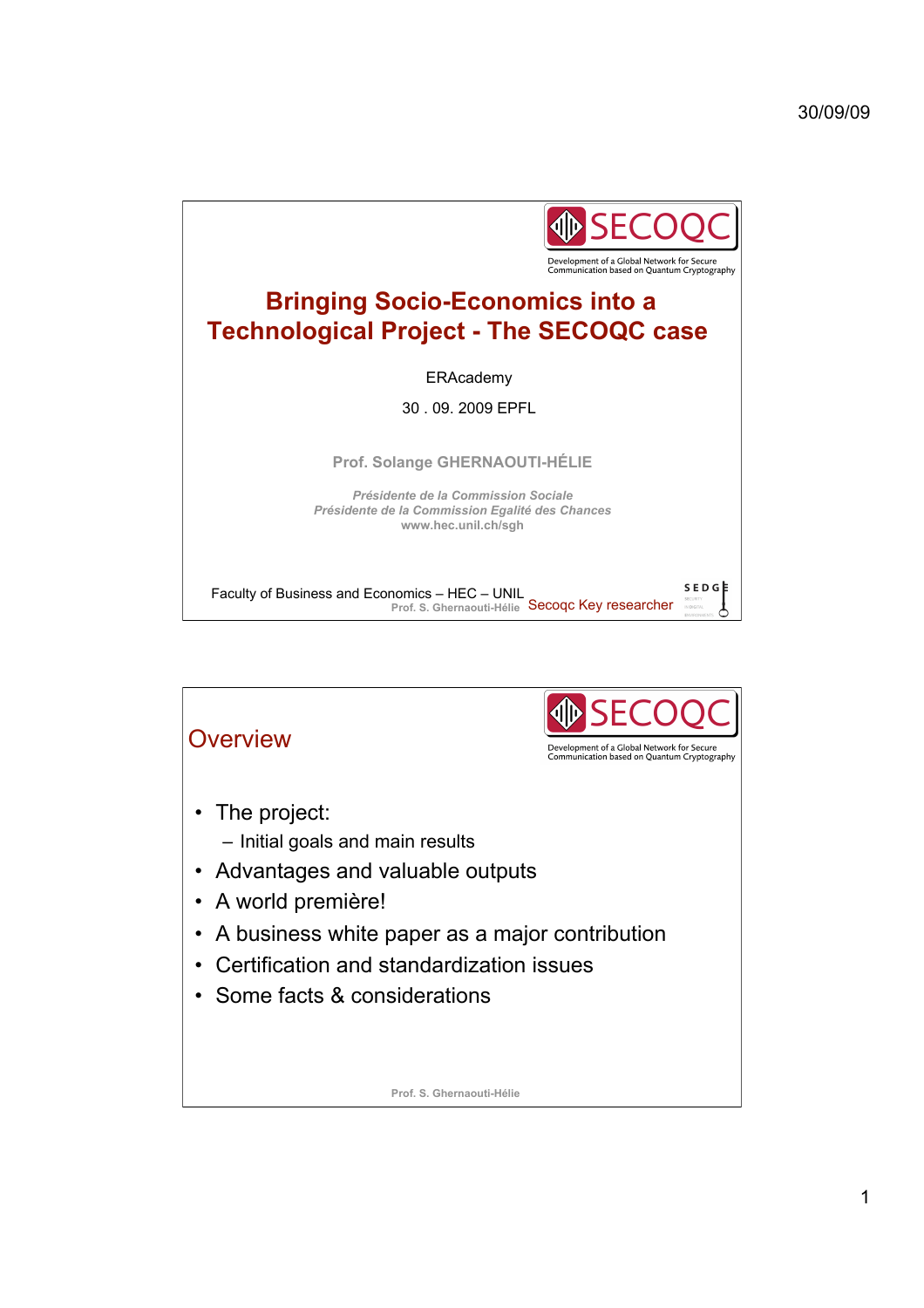

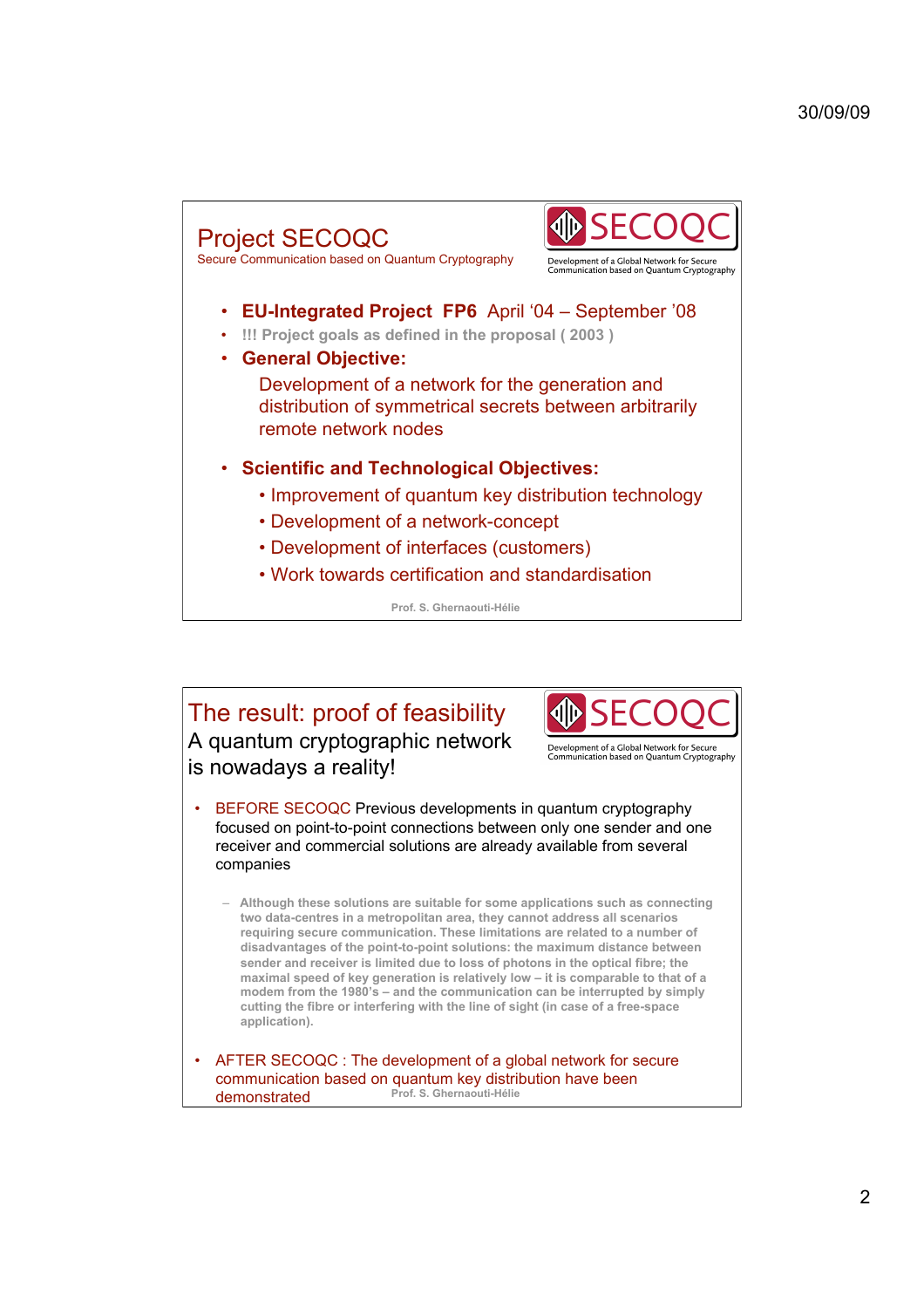# Advantages of a SECOQC network



- In a network, longer distances can be bridged and alternative paths between sender and receiver can automatically be chosen in order to increase key generation throughput or prevent denial-of-serviceattacks even if a communication line is interrupted.
	- Furthermore, in a network, more than two partners can simultaneously obtain keys for encrypting confidential communication.
	- This development will open up the possibility for telecom operators to develop novel services and products based on quantum cryptography!

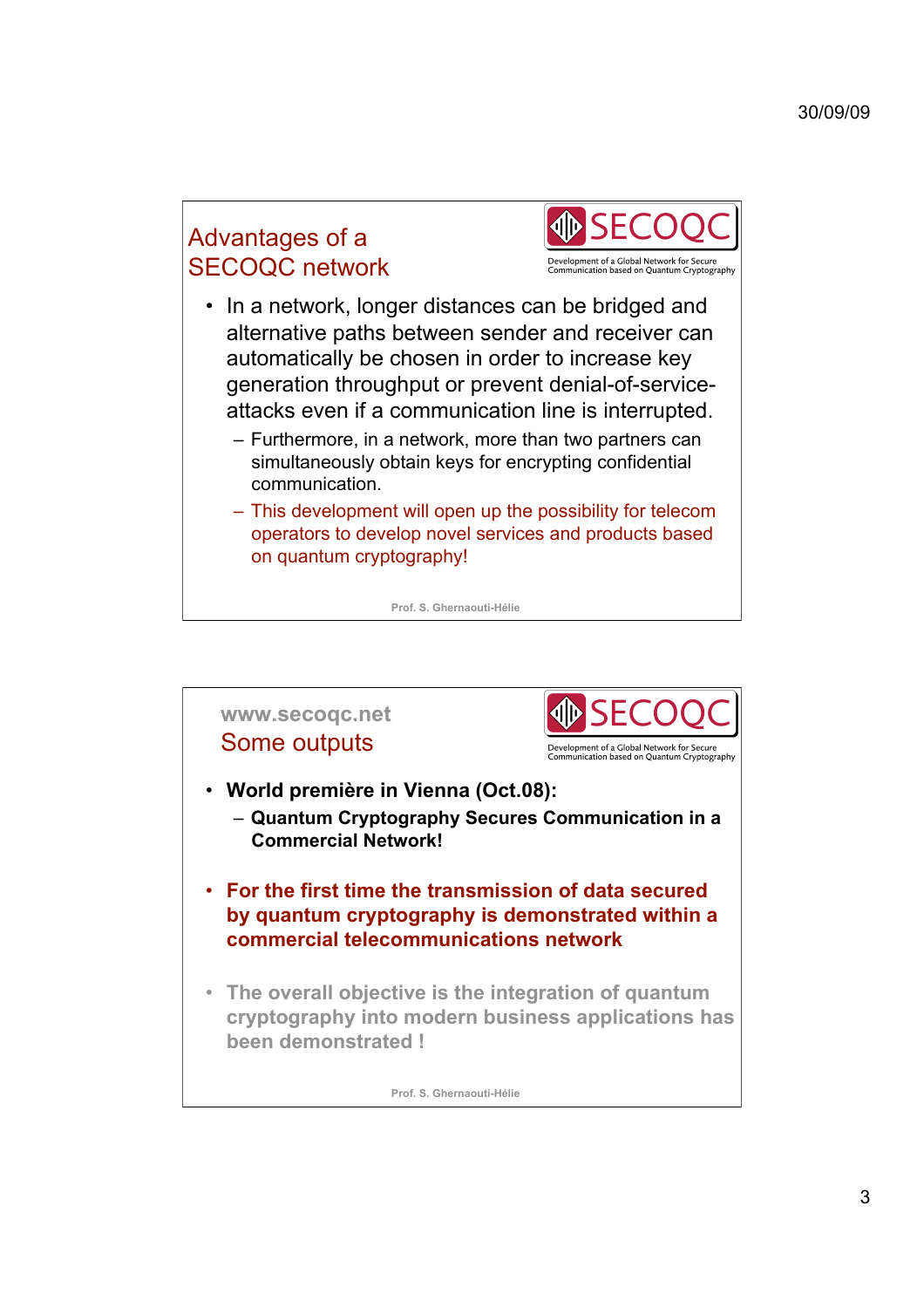### 30/09/09



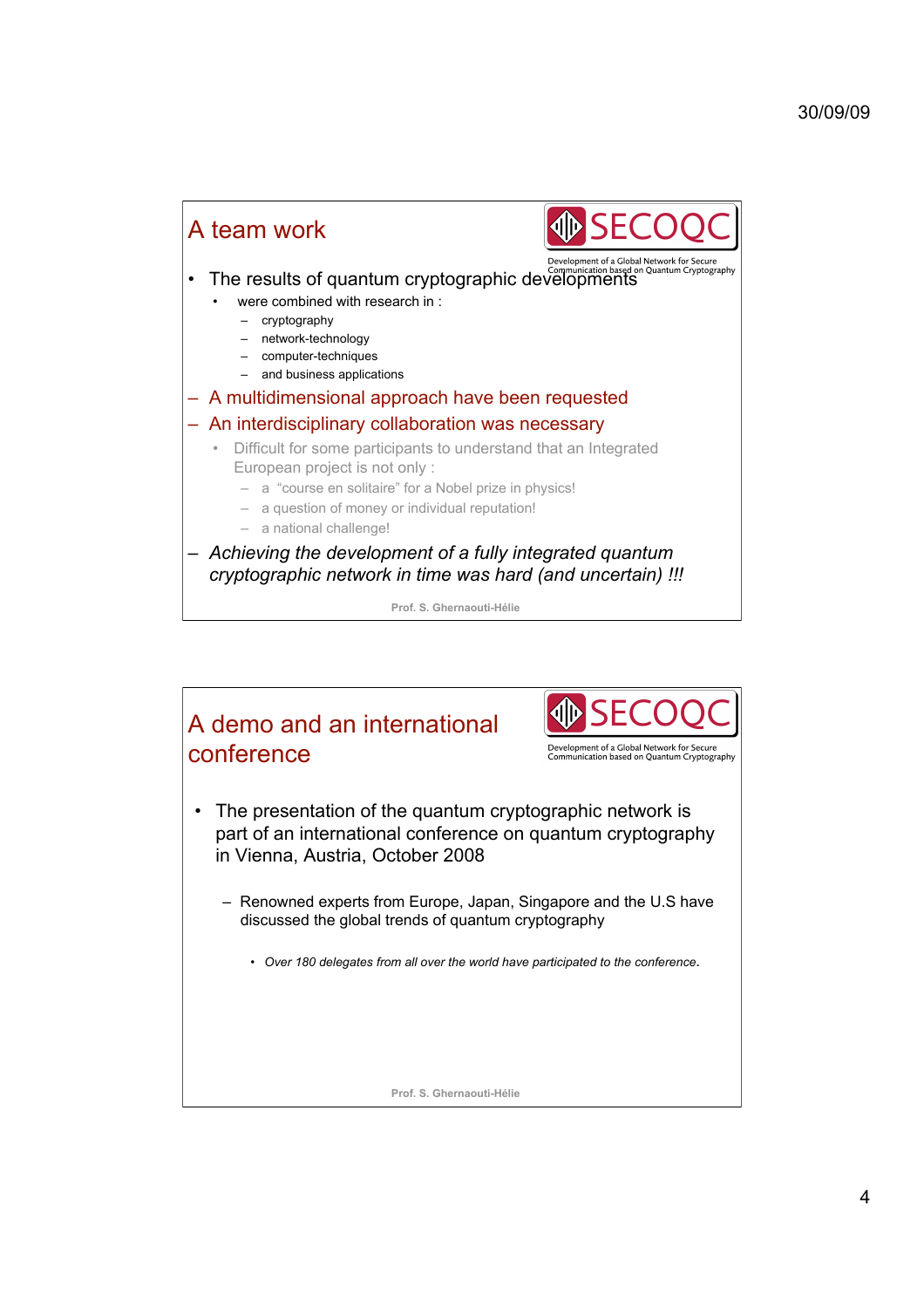

### A (very useful) Business White Paper Development of a Global Network for Secure<br>Communication based on Quantum Cryptography • In the framework of the Integrated EU-Project SECOQC a "Business-White-Paper" has been prepared (Unil) – It addresses the business advantages, as well as the limitations, of this provably secure technology in order to facilitate the decision making process on utilizing quantum cryptography for the benefit of public or private organisations. • The Business-White-Paper is a major contribution for all stakeholders! – The only one that politicians, managers and end-users will and could read! – The only one that was necessary to convince to begun an European initiative in quantum standardization! – **The only publication quoted by a high profile representative of the European Commission as a significant contribution! Prof. S. Ghernaouti-Hélie**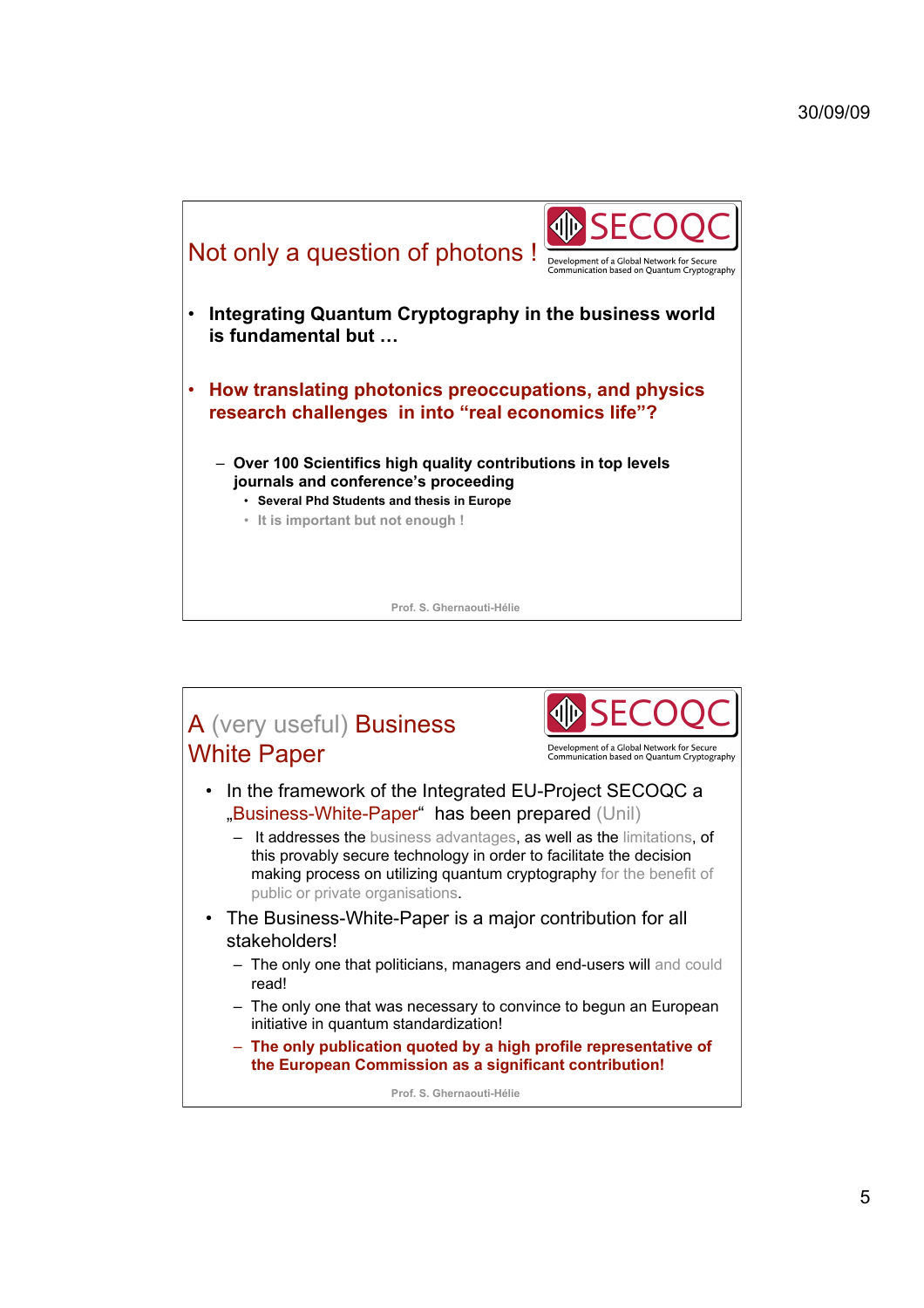## SECOQC Business White Paper

#### **JUSTIFICATION**

- Convincing the market to be interested in:
	- SECOQC's products, services, experience…
- $\mathsf{By}$ .
	- Explaining what SECOQC offers
	- Explaining the added value of using SECOQC's product & service
- Explaining the costs generated In order to have an idea about the benefits of using SECOQC's product or service…
- … *using an understandable and a non-technical language for the interested parties*



Development of a Global Network for Secure<br>Communication based on Quantum Cryptography

#### **OBJECTIVES**

- **1. To explain the innovation** produced by SECOQC consortium related to quantum cryptography for secure information transmission;
- **2. To promote the use of quantum cryptography** by describing the business advantages of integrating such mechanism and quantum network in existing architecture;
- **3. To facilitate decision making process** for adoption of quantum cryptography solutions by business managers regarding the benefit of public or private institutions;
- Prof. S. Ghernaouti-Security mechanisms. **4. To arise public awareness** of the possible use of the application of quantum physic to enhance actual IT

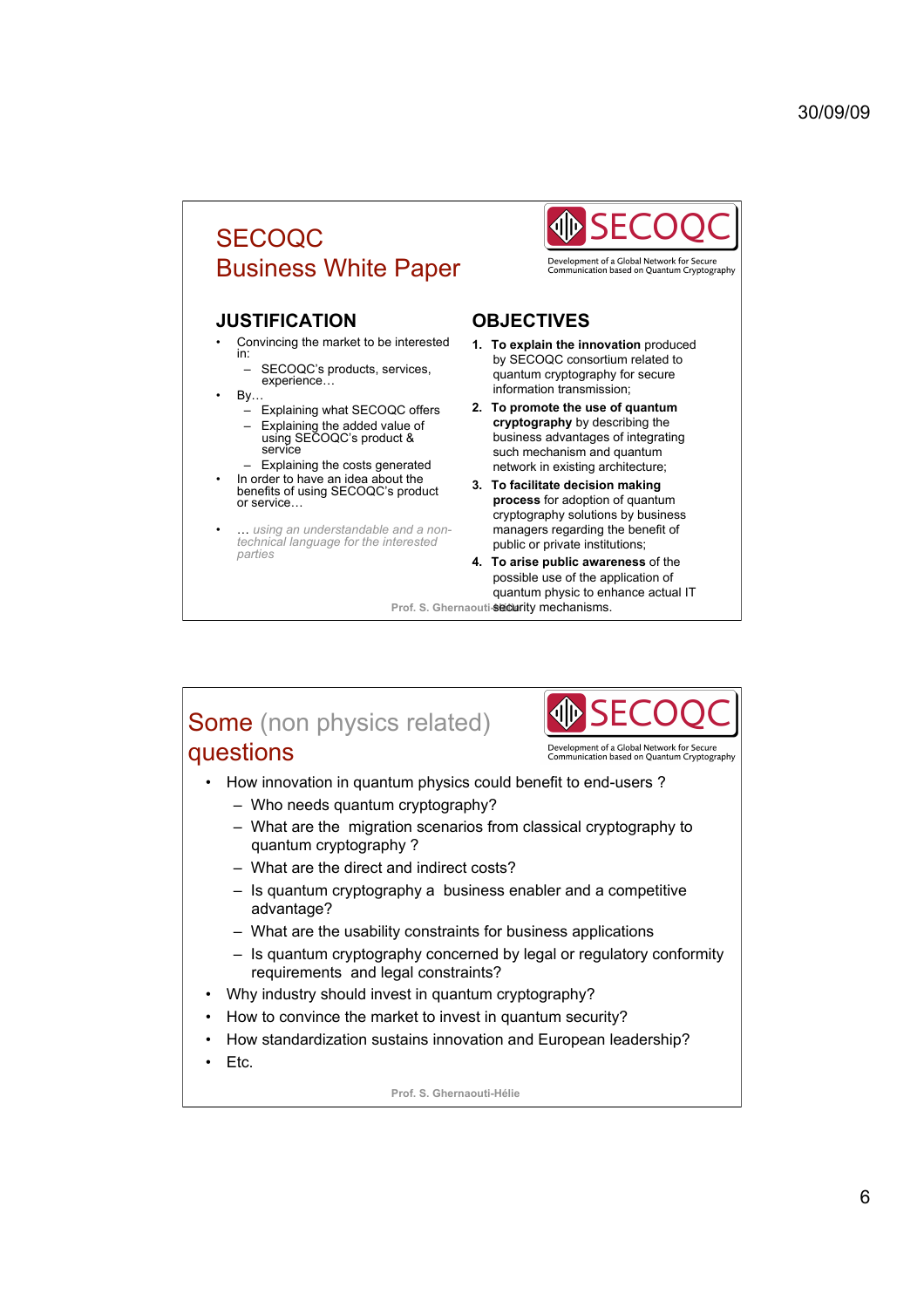### A unique initiative .<br>Development of a Global Network for Secure<br>Communication based on Quantum Cryptography A step ahead! **European standardization: "ETSI Industry Specification Group" a value added for Europe**  $-$  In the framework of the conference the kick-off-meeting of the "Industry Specification Group on Quantum Key Distribution and Quantum Technologies" has taken place. • Under the direction of the European Telecommunication Standards Institute (ETSI) representatives of industries and future users have started to develop international standards for this new technology. • This group is a result of the standardization initiatives started in the framework of the SECOQC – Standardization and Certification Subproject by the Austrian Research Centers and the **University of Lausanne**. • The standardization initiative is a major step for European competiveness in security & cryptography

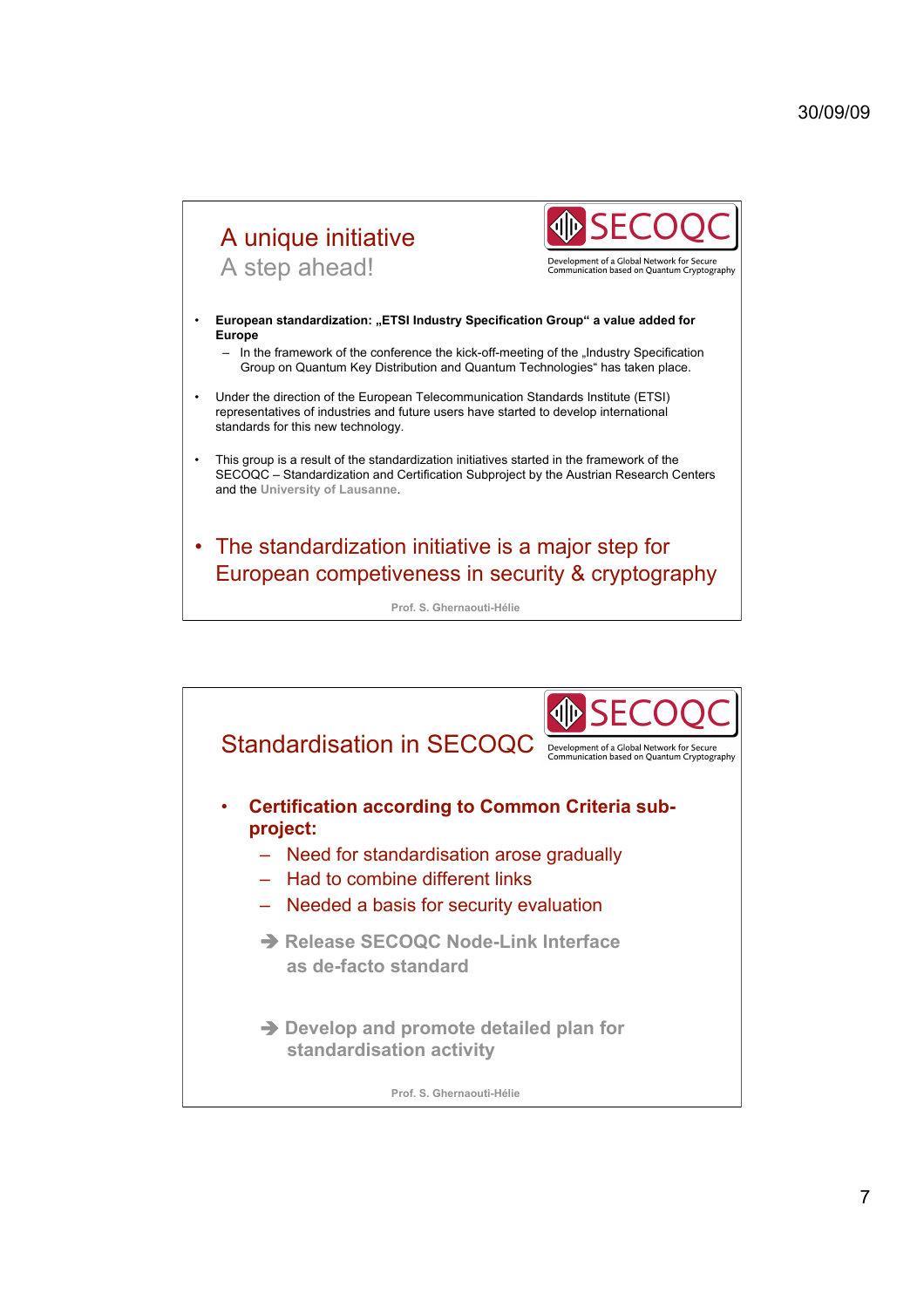# Certification & Standardization issues

Development of a Global Network for Secure<br>Communication based on Quantum Cryptography

- SECOQC was engaged in the **Common Criteria certification** process according to the international standard ISO/IEC 15408.
	- This well recognized international standards for Information technology and Security techniques allow the evaluation of IT security level of products.
- CC Certification was not really a choice ! – *It is the only possibility to convince and prove that the technology developed is secure!*
- This step had facilitated the understanding of the need to start QKD international standardization as an European initiative
- Being concerned about **the easy adoption** of the QKD network, SECOQC consortium has already undertaken the preparatory **phase of standardization**.

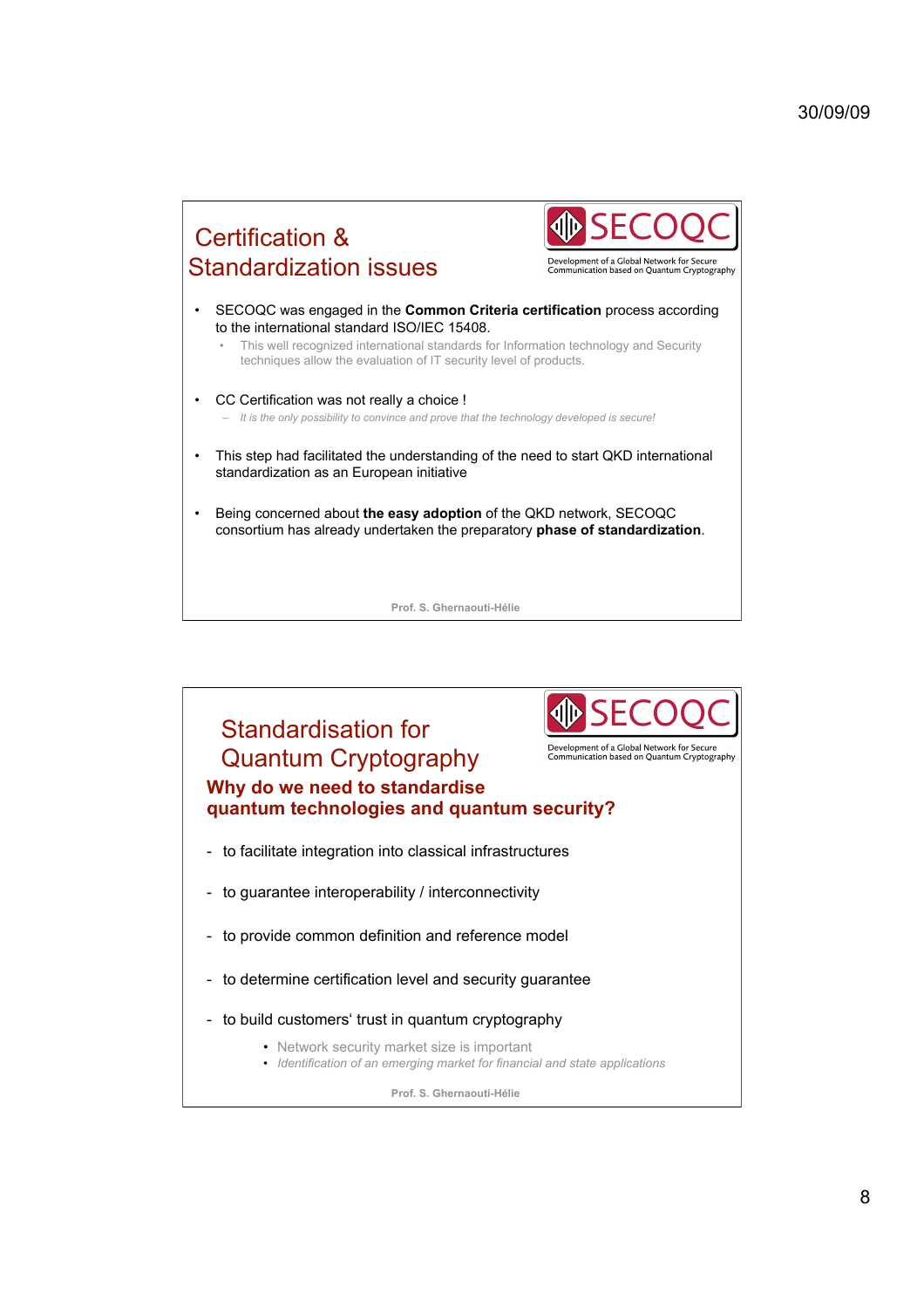

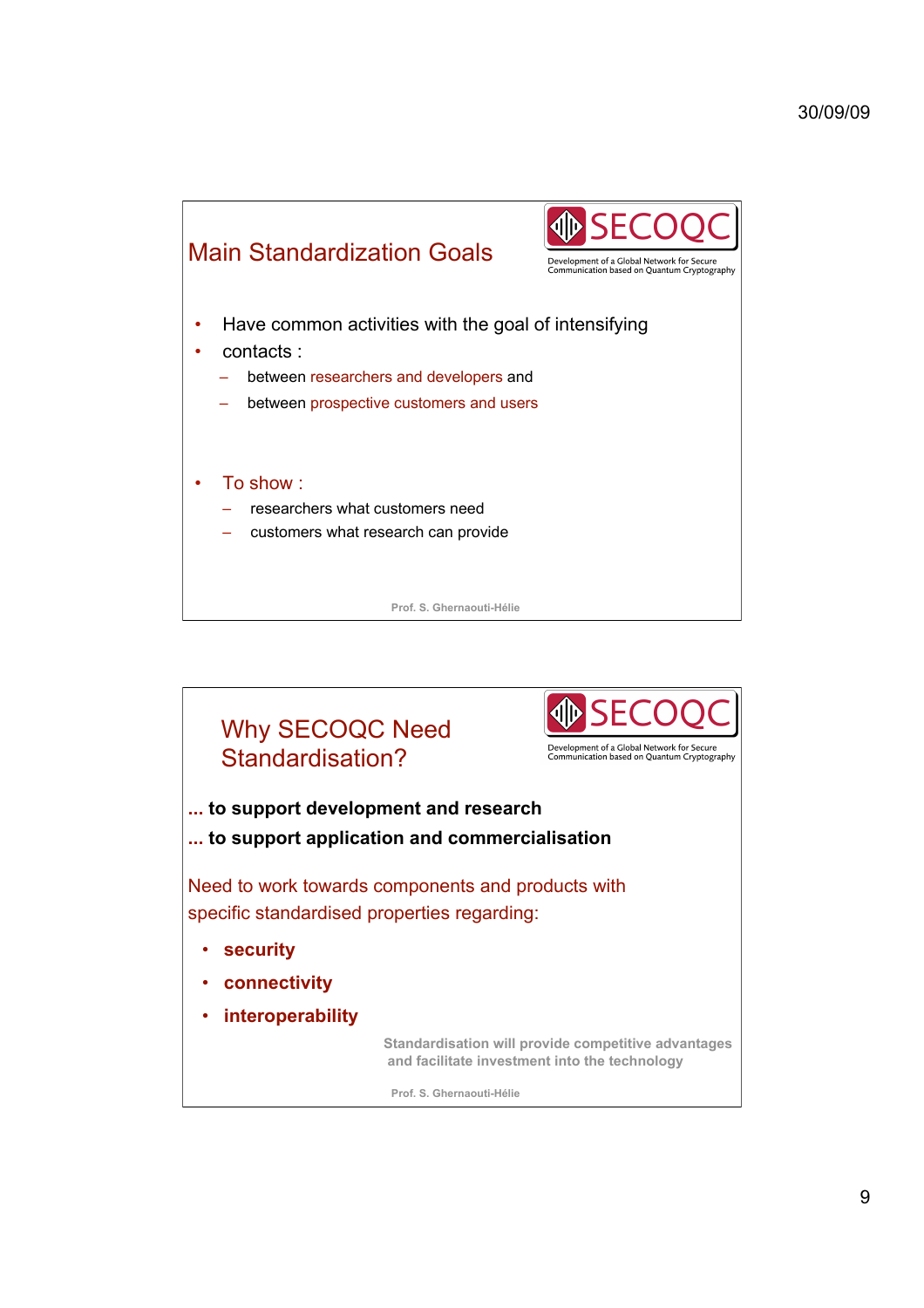

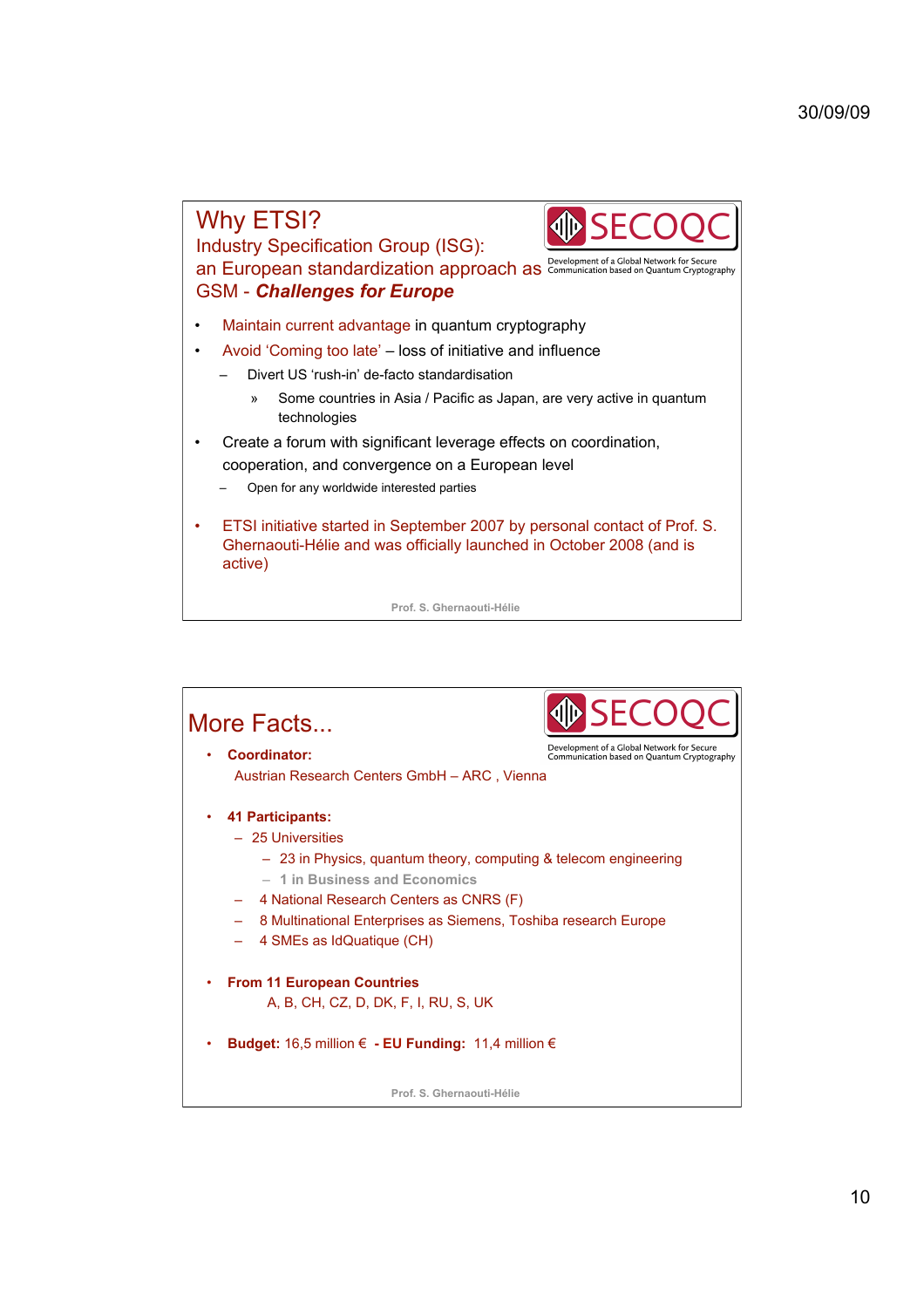